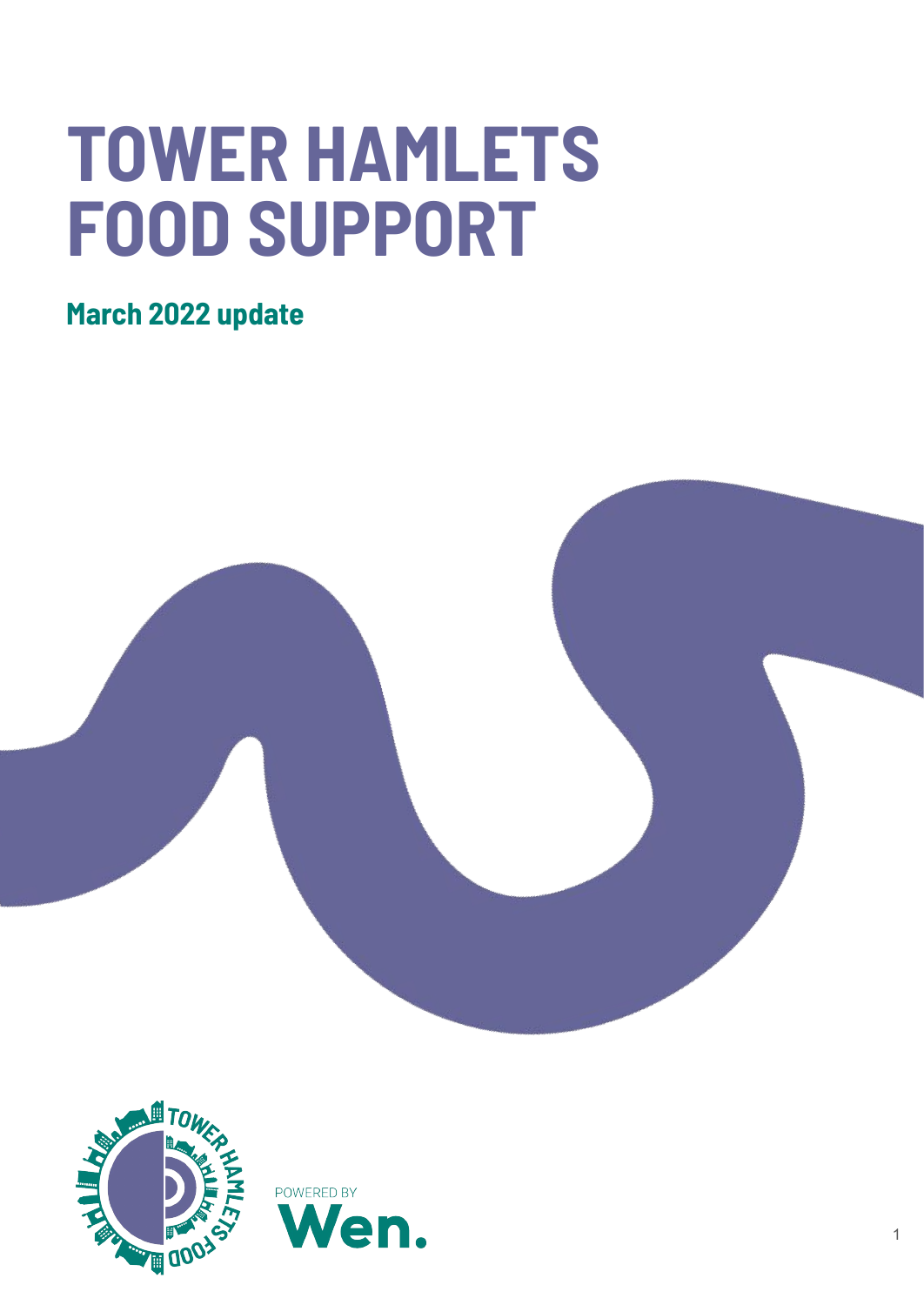# **CONTENTS**



**9 How to Help**  $\sqrt{6}$ 

| Donate    | 09 |
|-----------|----|
| Volunteer | 09 |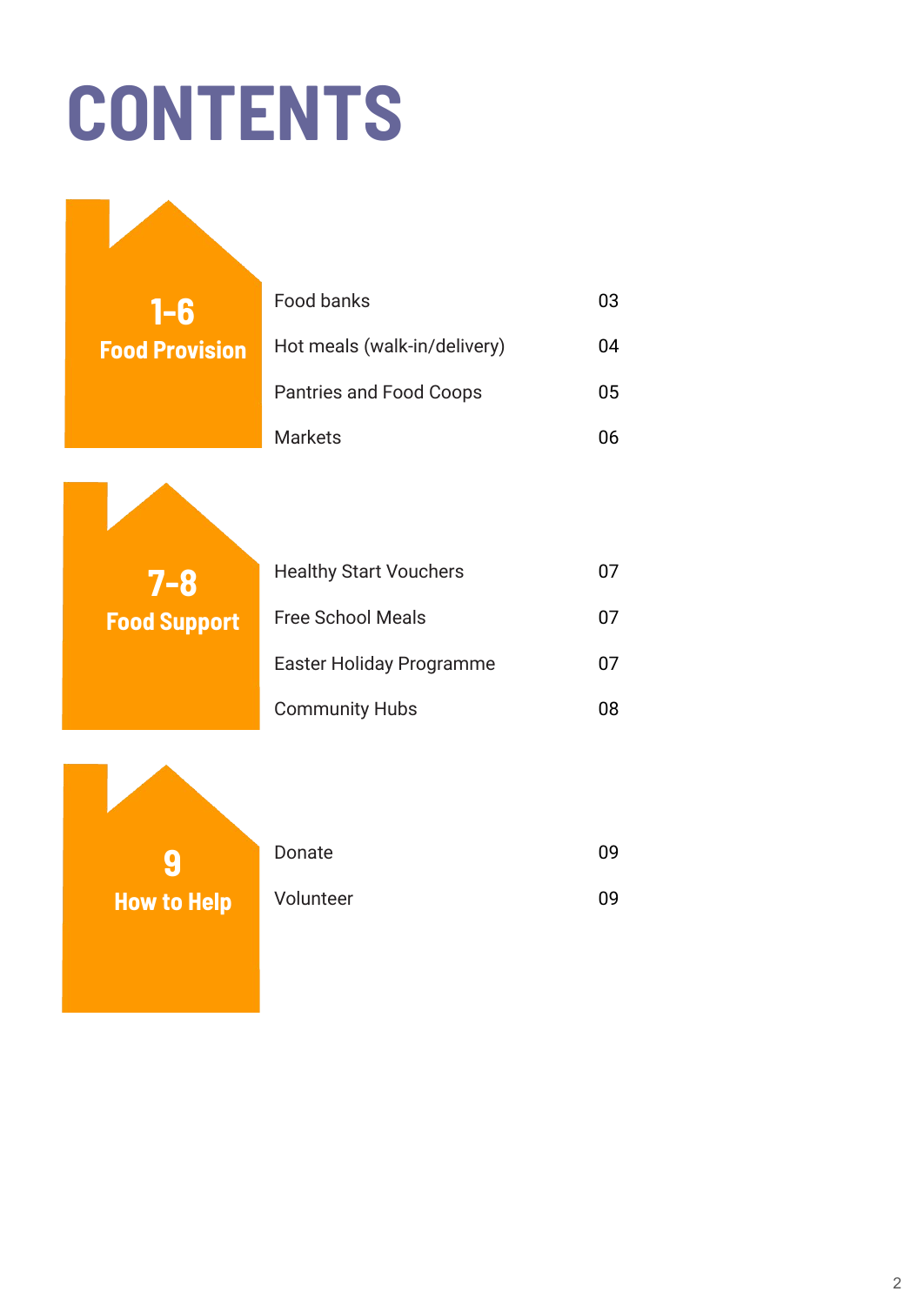### **FOOD PROVISION**

### FOOD BANKS

### **Drop-in/Open access:**

#### **Bethnal Green and Bow Food Banks**

Bethnal Green:

Wednesdays 2-7pm at Raine's Foundation School, Approach Road, E2 9LY. Contact [bethnalgreenfoodbank@gmail.com](mailto:bethnalgreenfoodbank@gmail.com) @BethnalFoodbank Bow: Mondays 8.30-12.30 at the Bromley by Bow Centre, E3 3BT. Entrance through the

park on Bruce Road or St.Leonards Street.

Contact [info@bowfoodbank.org](mailto:info@bowfoodbank.org) 07934 734603 (call or text) @bowfoodbank

**Neighbours in Poplar**, St Matthias Community Centre, 113 Poplar High St, Poplar, E14 0AE. Open every day 10am-1pm. Walk-in service, though helpful if people call with requests for support.

Contact 020 7987 0257 @Nip\_Poplar

**Osmani Centre,** 58 Underwood Road, London, E1 5AW. Open Wednesdays 12-3pm. Contact 020 7247 8080 [eet@osmanitrust.org](mailto:eet@osmanitrust.org)

**Salvation Army**, Kerbey Street, E14 6AJ. Thursday 10.30-12.30. Contact David 020 7987 9405

**St Dunstan's Food Bank**, Stepney High St, London E1 0NR is supporting 40 families and individuals. Open for donations and to collect food Tuesday to Friday 10am-4pm and Saturday 10am-3pm. Contact [020 7702 8685](https://www.google.com/search?gs_ssp=eJzj4tTP1TcwrCgrMjdgtFI1qDCxMDczTDFKMjO1TDU1STK3MqiwTLOwTEkyMkpMSTY3MDY28BIrLlFIKc0rLknMUy9WSMvPT1FISszLBgD9exXf&q=st+dunstan%27s+food+bank&rlz=1C1GCEU_enGB931GB931&oq=st+dunstands+food+ban&aqs=chrome.1.69i57j46i13i175i199.6697j1j4&sourceid=chrome&ie=UTF-8#) @DunstanST

**St Luke's Food Bank**, Alpha Grove, London E14 8LH. Tuesdays and Thursdays 10am-12pm. Contact 07810 748534 [fuzz@stlukesmillwall.org](mailto:fuzz@stlukesmillwall.org)

**Weavers Food Bank COVID-19 Crisis Support Service** Weavers Community Centre, 10 Shacklewell Street, Bethnal Green E2 7EG. Thursdays 2-3:30pm Contact 020 7739 8568 [info@weaversforum.org](mailto:info@weaversforum.org)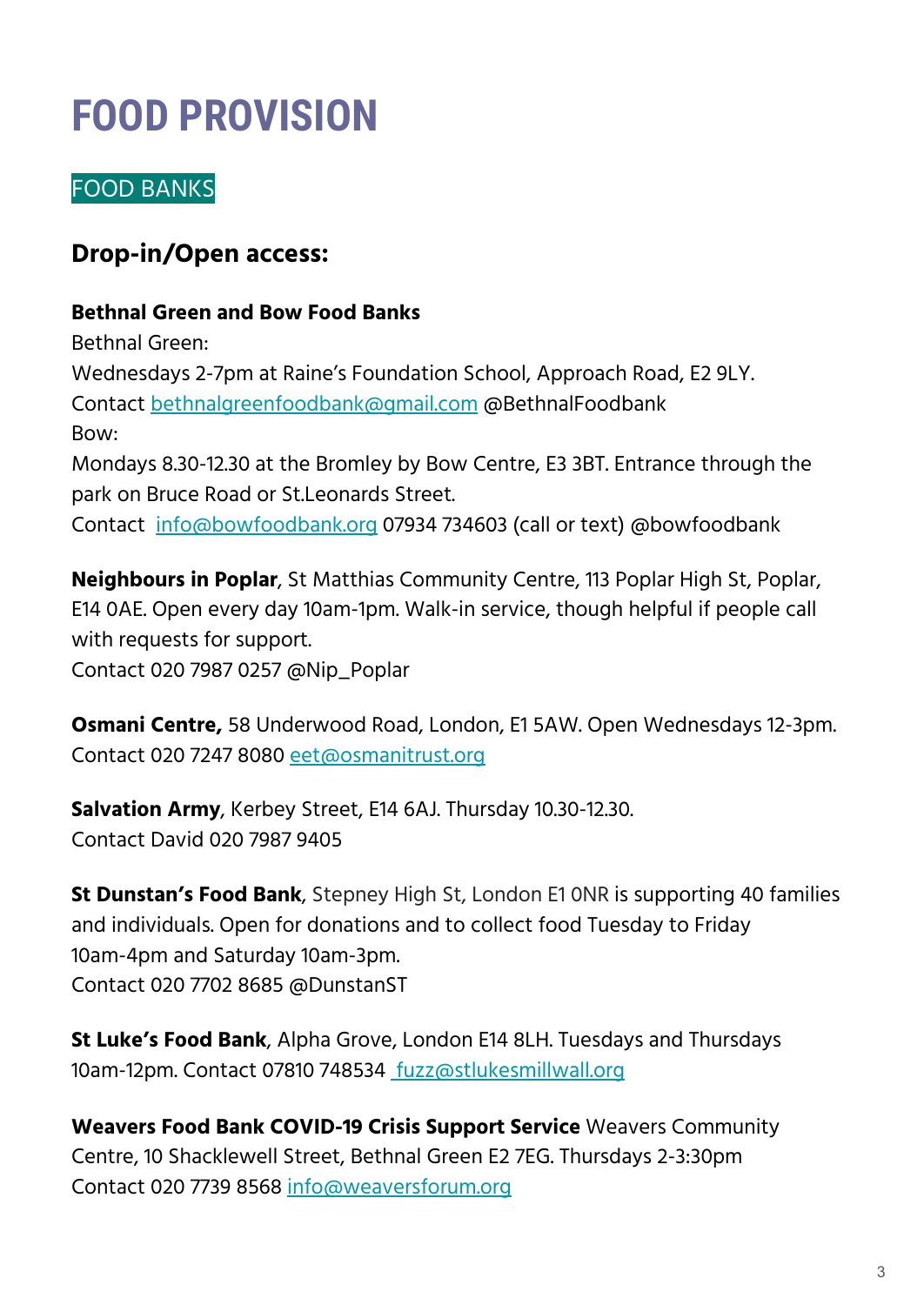### **Area-specific/registration required:**

**Christ Church**, 151 Manchester Rd, Island Gardens, Isle of Dogs, London E14 3DR Distributing food to vulnerable individuals in the Isle of Dogs via local volunteers. Contact Fr Tom Pyke 02034884594

**Dorset Community Association**, Diss Street, London E2 7QX (for residents of Dorset Estate and Columbia Road area). Thursday 2-4pm. Contact Nazrul 07984 966565

**Ensign Youth Club**, Wellclose Square(off the Highway), London E1 8HY. Collection Monday, Wednesday and Friday 10am-1pm. For residents of St Katharine area. Contact Shafee O7949 573 730/ 020 7702 3340.

**Food for Aldgate**, Toynbee Hall, 28 Commercial St, London E1 6LS. Fridays 1.30-3pm. For residents of Aldgate area. Registration required. Contact Paul [paul.wilson@eastendhomes.net](mailto:paul.wilson@eastendhomes.net) 07904670658

**Good Shepherd Mission**, 17 Three Colts Lane, Bethnal Green, E2 6JL. For individuals and families near Weavers Field in Bethnal Green/Whitechapel. Mondays 12-2pm. Contact Darren Prince [darren.prince@goodshepherdmission.org.uk](mailto:darren.prince@goodshepherdmission.org.uk) OR Emily Bennett [emily.bennett@goodshepherdmission.org.uk](mailto:emily.bennett@goodshepherdmission.org.uk)

**Jesuit Refugee Service**. Supports destitute Asylum Seekers who have had their initial claim for asylum refused and are not entitled to any statutory support Contact Rhiannon 020 7488 7310, uk@jrs.net

**Limehouse Project Food Hub**, Burdett Road Unit 419 (Arch), London E3 4AA Saturdays - Pick from 11am - 2pm and deliveries from 11am - 5pm. Contact Momina Begum [m.begum@limehouseproject.org.uk](mailto:m.begum@limehouseproject.org.uk), 07946 391 570.

**Royal Foundation St Katherine's**, 2 Butcher Row, Limehouse, London E14 8DS. Supporting a limited number of families. Contact [foodbank@limehouseaid.org](mailto:foodbank@limehouseaid.org) for more information.

**St George in the East church**, 16 Cannon Street Road, Shadwell, E1 0BH. Thursdays 1-3pm for people living in E1 area. Contact 07957 695993 [office@stgeorgeintheeast.org](mailto:office@stgeorgeintheeast.org)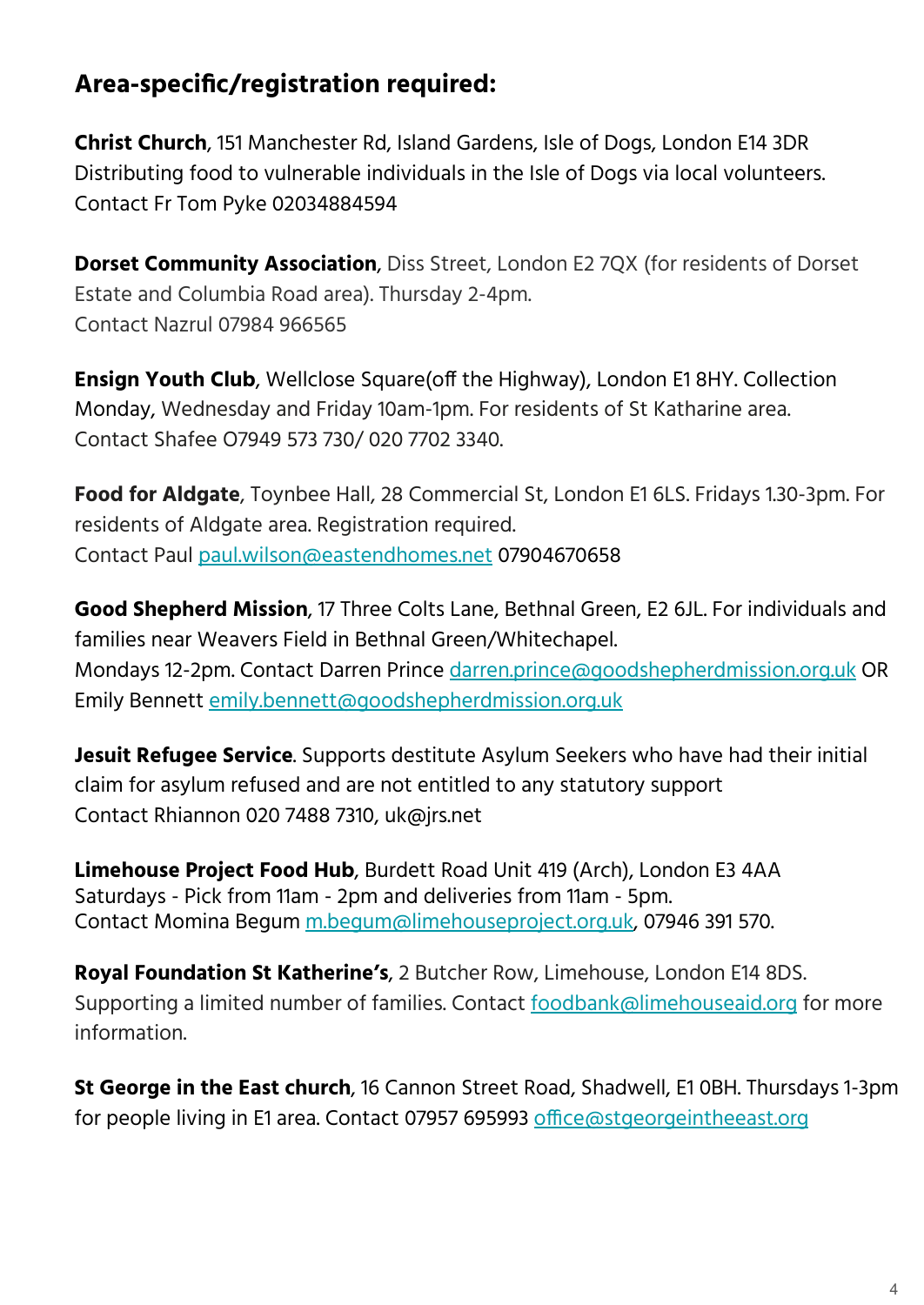#### HOT MEALS (walk-in /delivery)

**Methodist Church Tower Hamlets**, 1 Merchant Street, London E3 4LY. FoodCycle runs a takeaway meal service every Friday 7-8pm.

**Neighbours in Poplar**, St Matthias Community Centre, 113 Poplar High St, Poplar, E14 0AE delivers hot meals to residents.

**St John on Bethnal Green**, 200 Cambridge Heath Rd, Bethnal Green, London E2 9PA 'Tuesday Night Bites' hot meal provided every Tuesday 6-7pm.

**Whitechapel Mission**, 212 Whitechapel Road, London E1 1BJ - serves breakfast Monday-Sunday 6-11am.

**Women's Inclusive Team**, Mayfield House, 202 Cambridge Heath Road, London, E2 9LJ.

Hot meal Monday to Friday. All meals are Hala. All new members should fill in an [eligibility form](https://forms.gle/xu9Mhuc9rvWaNDkHA) if possible.Contact Shakila Ali [Shakilaa@wit.org.uk](mailto:Shakilaa@wit.org.uk) 07458 307355

#### COMMUNITY PANTRIES AND FOOD COOPS

Community food pantries are membership schemes offering weekly discounted food, as well as advice and support. Eligibility differs from service to service contact individual services for more information.

**The Food Store**, Limborough House, Burdett Estate, Thomas Rd, London E14 7AW. Provides subsidised food to local residents. Fridays and Saturdays. Referral only. Also doing deliveries for vulnerable residents.

Contact Masoom Ahmed [thefoodstoreburdett@outlook.com](mailto:thefoodstoreburdett@outlook.com)

**Manorfield Primary School** running a weekly food pantry offering subsidised food to families. if your child attends Manorfield Primary School and would like to access the Food Pantry, contact the school main reception, or e-mail [admin@manorfield.towerhamlets.sch.uk](mailto:admin@manorfield.towerhamlets.sch.uk)

**Fieldgate Mansions Community Centre**, 15 Romford Street, London E1 1HX. Thursdays 10am-12pm. To become a member, you must live or work within 15 minutes of the clubs.

Contact [Laura.McHugh@family-action.org.uk](mailto:Laura.McHugh@family-action.org.uk) for more details.

**Cyprus Street Estate**, Cyprus Street, Tower Hamlets, London, E20NW. Wednesday 2-4pm. To become a member, you must live or work within 15 minutes of the clubs. Contact [Laura.McHugh@family-action.org.uk](mailto:Laura.McHugh@family-action.org.uk) for more details.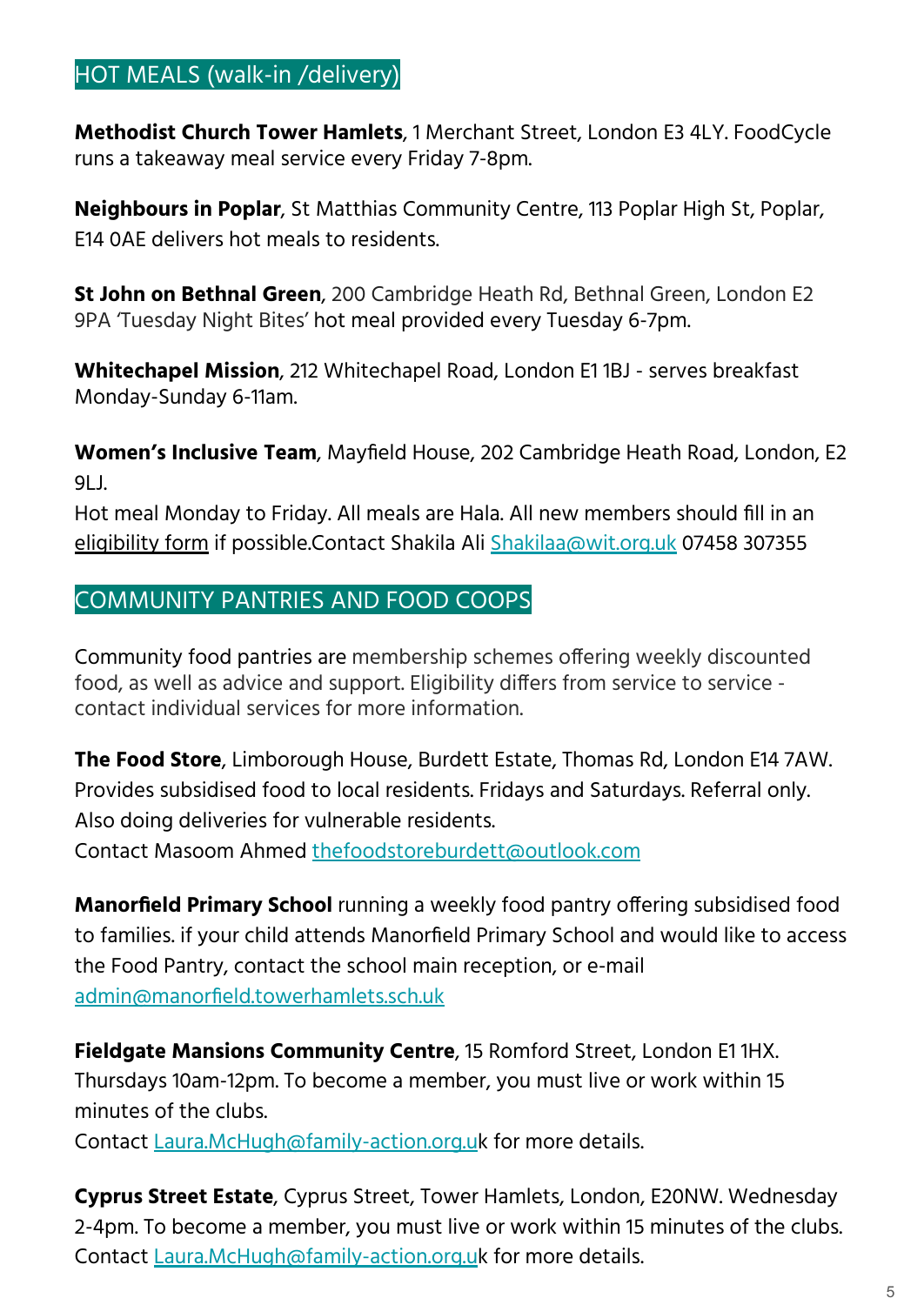**Women's Inclusive Team**, Mayfield House, 202a Cambridge Heath Road, London, E2 9LJ.

Tuesdays 12-2pm. All new members should fill in an [eligibility form](https://forms.gle/xu9Mhuc9rvWaNDkHA) if possible. Vulnerable community members can talk to the team about delivery arrangements. WIT operates a food bank service as well. Contact Shakila Ali [Shakilaa@wit.org.uk](mailto:Shakilaa@wit.org.uk) 07458 307355

**St Hilda's Food Coop**, 18 Club Row, London E2 7EY. Offers fresh fruit and vegetables at affordable prices to the local community. Thursdays 11am-3pm. Contact Yolande [yolande@sthildas.org.uk](mailto:yolande@sthildas.org.uk) or Cindy [foodcoop@sthildas.org.uk](mailto:foodcoop@sthildas.org.uk)

### **MARKETS**

**Markets** are a great source of low-cost produce, including imported culturally-appropriate fruits and vegetables. The following markets have fruit & veg stalls:

- Stroudley Walk, E3
- Whitechapel Road, E1 (plus fish)
- Watney Street, E1
- Chrisp Street, E14 (plus fish)
- Bethnal Green, E2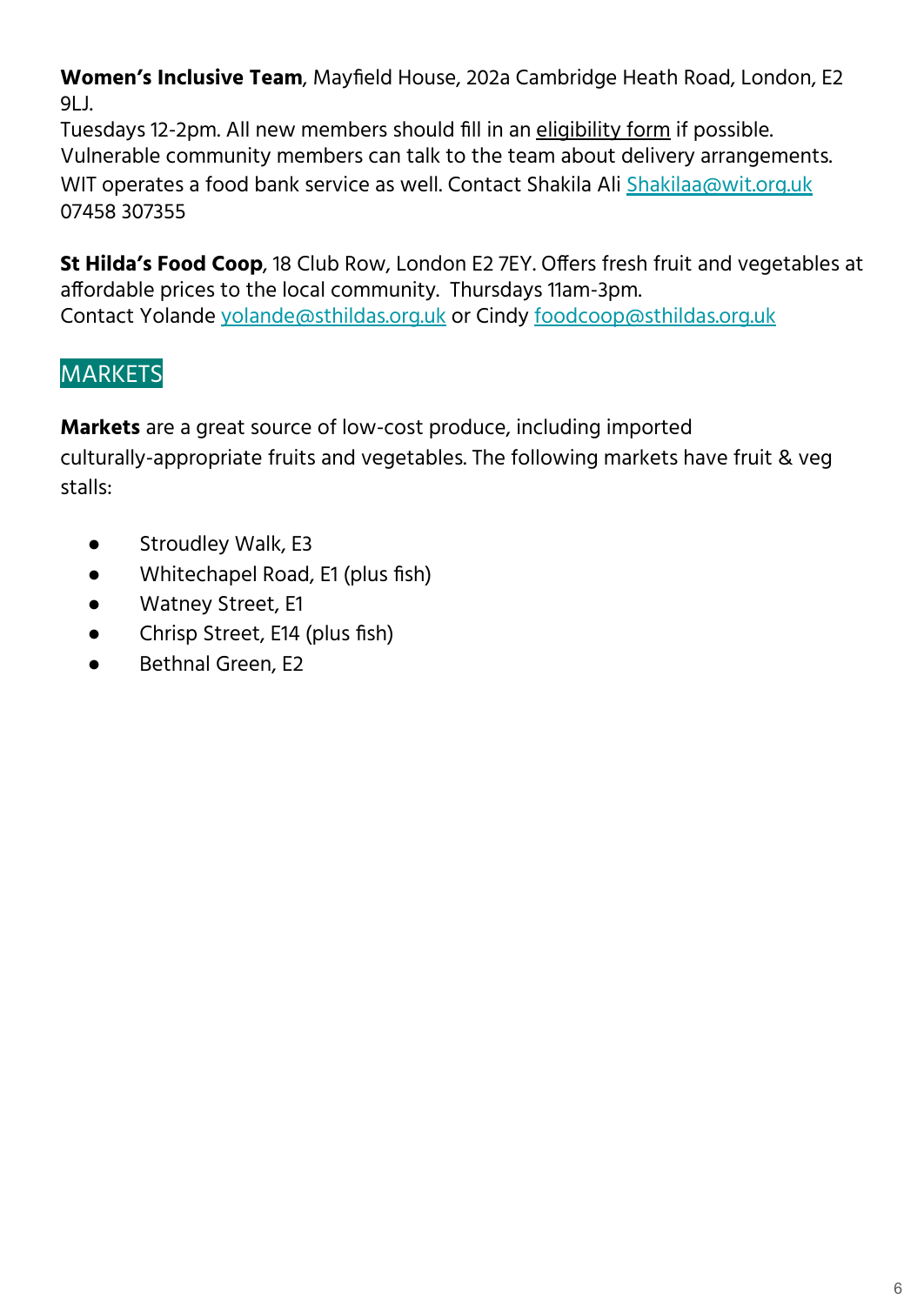### **FOOD SUPPORT**

### HEALTHY START VOUCHERS

Healthy Start vouchers are going digital.

If you are more than ten weeks pregnant or have a child under four, you may be entitled to get help to buy healthy food and milk.

Visit [https://www.healthystart.nhs.uk/](https://eur02.safelinks.protection.outlook.com/?url=https%3A%2F%2Fwww.healthystart.nhs.uk%2Fhow-to-apply%2F&data=04%7C01%7Cjo%40wen.org.uk%7C4d6319dca4db46f6d5bb08da1160b01f%7Cfefde40f48f246d4b00e9269a82a8882%7C0%7C0%7C637841404740138958%7CUnknown%7CTWFpbGZsb3d8eyJWIjoiMC4wLjAwMDAiLCJQIjoiV2luMzIiLCJBTiI6Ik1haWwiLCJXVCI6Mn0%3D%7C3000&sdata=lcV1BwRsqMchE8%2BfLnN%2Fo4x90vKWRxRnqOts6q%2Bj7uU%3D&reserved=0) to learn more and apply.

 If you are already receiving Healthy Start vouchers, the way you receive this will soon change from paper voucher to prepaid card. You should have been contacted about this change already by letter or leaflet within your voucher pack.

 Whether you are applying for the first time, or currently receiving paper vouchers, you must go online now to apply for your prepaid card. If your application is successful, you will typically receive your prepaid card within seven working days of your application.

Read the **[FAQs](https://eur02.safelinks.protection.outlook.com/?url=https%3A%2F%2Fwww.healthystart.nhs.uk%2Ffrequently-asked-questions%2Fthe-new-healthy-start-scheme%2F&data=04%7C01%7Cjo%40wen.org.uk%7C4d6319dca4db46f6d5bb08da1160b01f%7Cfefde40f48f246d4b00e9269a82a8882%7C0%7C0%7C637841404740138958%7CUnknown%7CTWFpbGZsb3d8eyJWIjoiMC4wLjAwMDAiLCJQIjoiV2luMzIiLCJBTiI6Ik1haWwiLCJXVCI6Mn0%3D%7C3000&sdata=PGPFKgA3N2WX2dyQwUipUP0LAhr0DYHONzJBjB5fpOA%3D&reserved=0)** or more details.

[Apply now >](https://eur02.safelinks.protection.outlook.com/?url=https%3A%2F%2Fservices.nhsbsa.nhs.uk%2Fapply-for-healthy-start%2F&data=04%7C01%7Cjo%40wen.org.uk%7C4d6319dca4db46f6d5bb08da1160b01f%7Cfefde40f48f246d4b00e9269a82a8882%7C0%7C0%7C637841404740138958%7CUnknown%7CTWFpbGZsb3d8eyJWIjoiMC4wLjAwMDAiLCJQIjoiV2luMzIiLCJBTiI6Ik1haWwiLCJXVCI6Mn0%3D%7C3000&sdata=dIHR%2Bac3gX6xzJktT8fLbB21r96KpBkrXQ%2FRZd4UuZ4%3D&reserved=0)

### FREE SCHOOL MEALS

All infants and primary school children in Tower Hamlets are entitled to free school meals regardless of the parent(s) income.

Nursery and secondary school children may be able to get free meals if they are in receipt of benefits.

Read the Tower Hamlets Council [information page](https://www.towerhamlets.gov.uk/lgnl/education_and_learning/school_finance_and_support/free_school_meals.aspx) for more details.

### EASTER HOLIDAY FOOD AND ACTIVITIES PROGRAMME

A range of organisations are offering free fun activities and a meal this Easter – and places are available for children in reception up to Year 11 (inclusive).

To find out more download the [Easter holidays activities programme.](https://www.towerhamlets.gov.uk/Documents/Children-and-Culture/TH-Easter-Programme.pdf)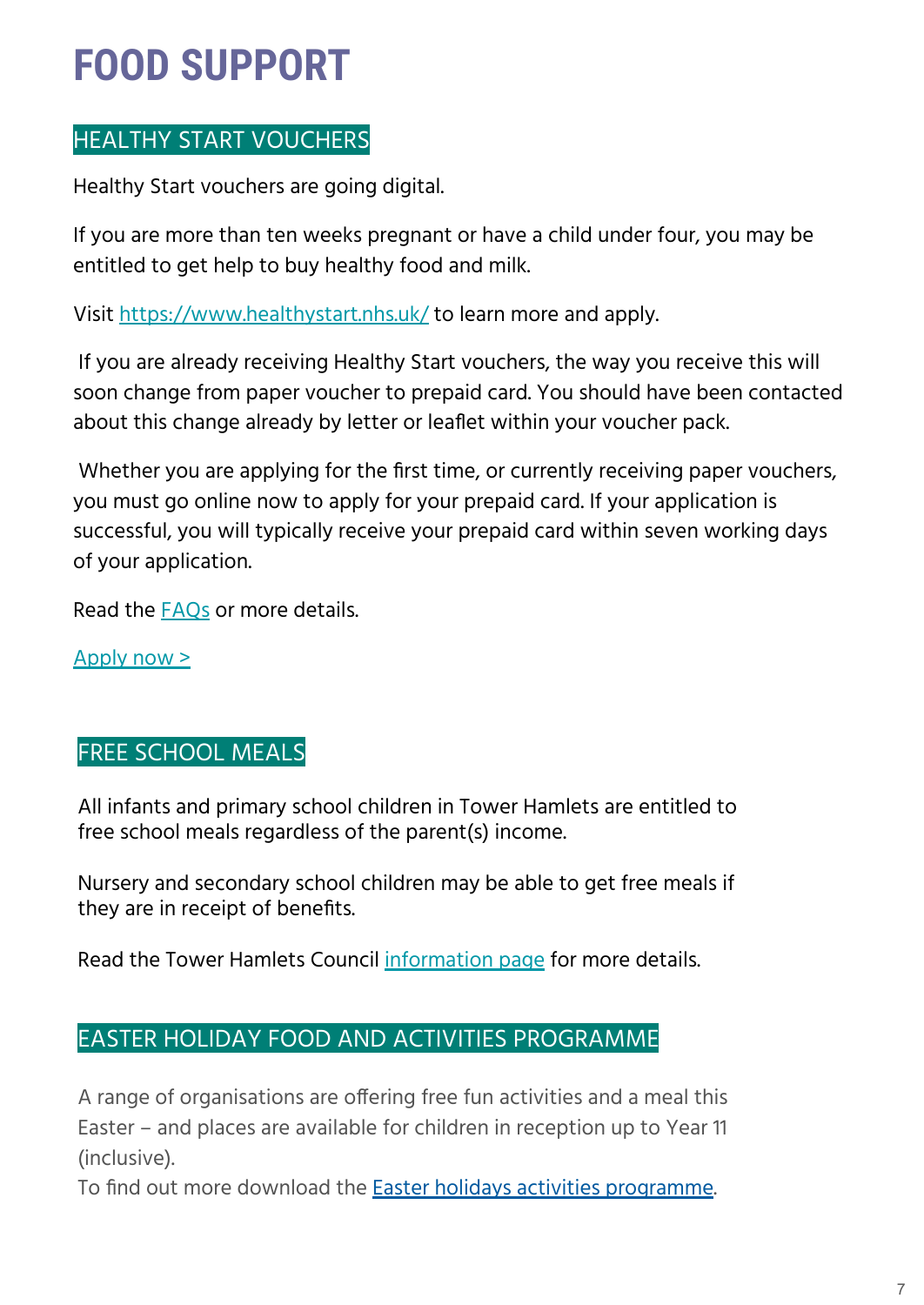### COMMUNITY HUBS

The following organisations offer support services, including picking up shopping/ medication; a friendly phone call; weekly activity pack with word searches, crosswords; and cooking and delivering a meal:

**Burdett FC** - delivering medication, food and other essentials or support to high-risk or vulnerable families in the Burdett area. Contact 07930 983651

**Neighbours in Poplar** - contact 020 7987 0257 [nip65@msn.com](mailto:nip65@msn.com)

**St Hilda's East** referral only – contact Tower Hamlets Homes Support Line for more info 020 7364 5015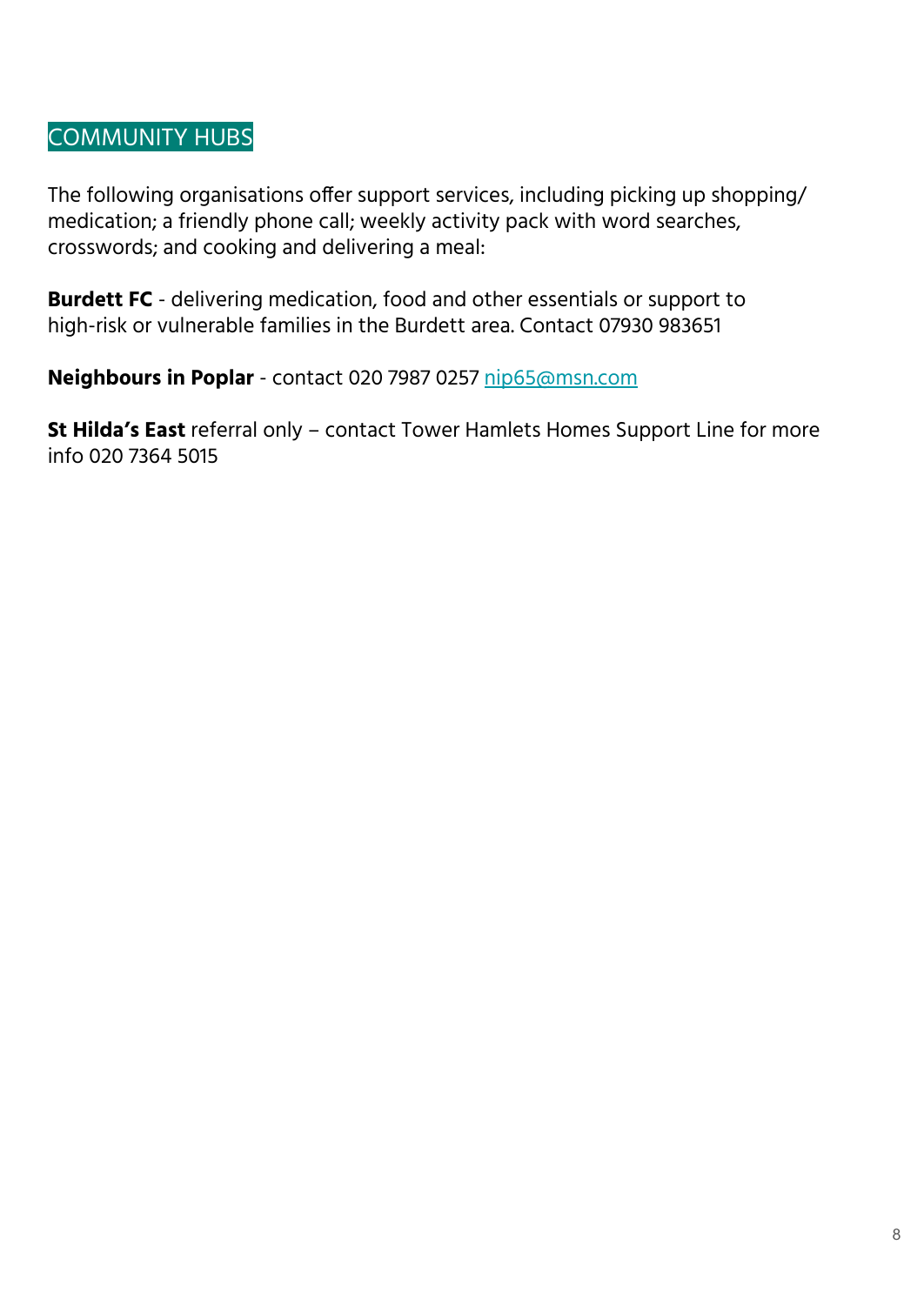### **HOW TO HELP**

### **DONATE**

**Bow Food Bank** needs funds to purchase additional food to meet growing demand caused by COVID-19. It is also accepting donations of food on Sundays 12:30 – 3:00 pm and Mondays 9:00 – 12:30 pm. See their [list of popular items](http://www.bowfoodbank.org/wp/foodbank-favourites/) and keep checking their [website](http://www.bowfoodbank.org/wp/) for updates.

**First Love Foundation** needs donations of **non-perishable** food items and toiletries. The warehouse is open for food donations on **Tuesdays and Thursdays**, **9am – 12pm** and **2pm – 4pm**. [More details.](https://www.firstlovefoundation.org.uk/donate-products/) Or [donate funds](https://firstlovefoundation.enthuse.com/regular#!/).

**St Dunstan's Food Bank** accepts food. List of [most needed items](http://www.stdunstanstepney.com/food-bank.html) on their website. [Donate funds](https://www.paypal.com/donate/?token=aMhXBThIygd07aEJ9KZi3k2xkG7Wol26q_luuHXv7MBhZ2gWjNDTYTdLS_r7GDd9NH70mm&country.x=GB&locale.x=GB) via Paypal.

**Women's Inclusive Team** is providing grocery shopping and hot food to Afghanistan refugees. Help them do more by [donating.](https://pay.sumup.io/b2c/Q9B4TXBBn)

### VOLUNTEER

[Tower Hamlets Volunteer Centre](https://vcconnectsystem.org.uk/TowerHamletsVMS2/VolunteerOpportunities/DetailsForSearch/1711) has a variety of roles to support the local community.

[Women's Inclusive Team](https://wit.org.uk/) are running a food delivery and community assistance service and are looking for volunteers.